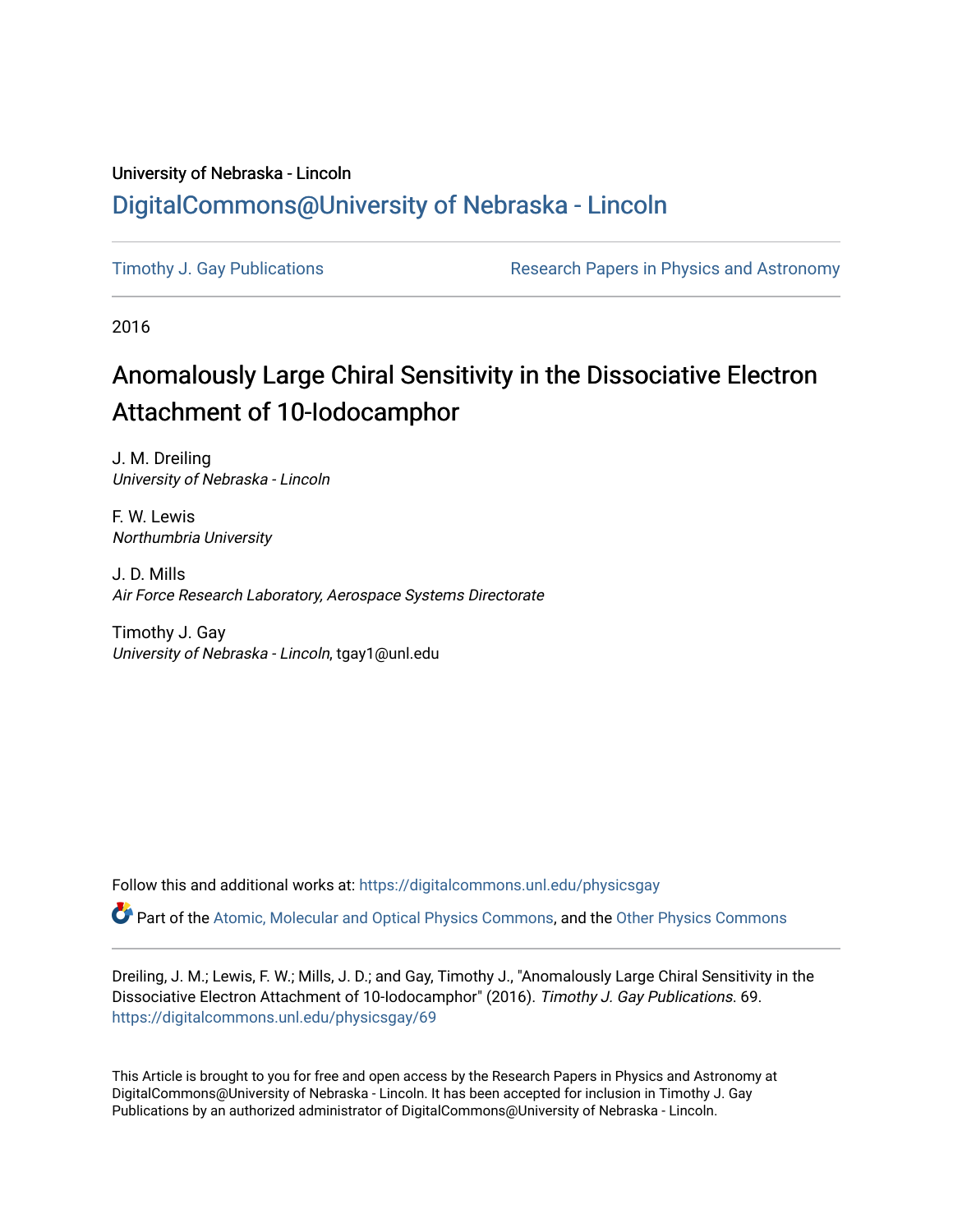## Anomalously Large Chiral Sensitivity in the Dissociative Electron Attachment of 10-Iodocamphor

J. M. Dreiling, $1$ <sup>\*</sup> F. W. Lewis,<sup>2</sup> J. D. Mills,<sup>3</sup> and T. J. Gay<sup>1</sup>

<span id="page-1-1"></span><sup>1</sup>Jorgensen Hall, University of Nebraska, Lincoln, Nebraska 68588-0299, USA<br><sup>2</sup>Department of Applied Sciences, Equilized Health and Life Sciences, Northumbria Us

 $2$ Department of Applied Sciences, Faculty of Health and Life Sciences, Northumbria University,

Newcastle upon Tyne, NE1 8ST, United Kingdom<br><sup>3</sup>Air Force Research Laboratory, Aerospace Systems Directorate, Propellants Branch, AFRL/RQRP,

Edwards AFB, California 93524, USA

(Received 1 October 2015; revised manuscript received 30 December 2015; published 3 March 2016)

We have studied dissociative electron attachment (DEA) between low energy ( $\leq 0.6$  eV) longitudinally polarized electrons and gas-phase chiral targets of 3-bromocamphor  $(C_{10}H_{15}BrO)$ , 3-iodocamphor  $(C_{10}H_{15}IO)$ , and 10-iodocamphor. The DEA rate depends on the sign of the incident electron helicity for a given target handedness, and it varies with both the atomic number  $(Z)$  and location of the heaviest atom in the molecule. While simple dynamic mechanisms can account for the asymmetry dependence on Z, they fail to explain the large asymmetry variation with the heavy atom location.

DOI: [10.1103/PhysRevLett.116.093201](http://dx.doi.org/10.1103/PhysRevLett.116.093201)

When longitudinally polarized (chiral) electrons scatter from unoriented chiral molecules, scattering cross sections for the various collision channels generally depend on the handedness of the collision constituents [\[1,2\].](#page-5-1) Such dependence has the mechanical analog of the ability of, e.g., left-handed nuts to be threaded onto left-handed but not right-handed bolts. Chiral asymmetries were first observed in gas-phase electron-molecule collisions by the Münster group in 1995 for quasielastic scattering [\[3](#page-5-2)–5] (but, see also Refs. [\[6,7\]](#page-5-3)). A number of interesting experiments done since then have involved the transmission of polarized electrons through solid chiral films [8–[10\]](#page-5-4). Recently, we reported the observation of chiral asymmetries in a gas-phase resonant interaction–dissociative electron attachment (DEA):

$$
e^- + AB \to A + B^-, \tag{1}
$$

where AB is a generic two-component molecule. In our work, we used bromocamphor  $(C_{10}H_{15}BrO)$  and monitored the production of Br anions [\[11\]](#page-5-5). The observation of chiral sensitivity in a breakup reaction is important because, among other things, it validates the premise of the Vester-Ulbricht hypothesis regarding the origins of biological homochirality [\[12\]](#page-5-6). More generally, such lowenergy interactions play a crucial role in processes such as, e.g., electron-induced damage of biomolecules [\[13\].](#page-5-7)

While symmetry permits the existence of chiral sensitivity in such unoriented gas phase experiments, its dynamic causes are poorly understood [\[14](#page-5-8)–17]. To our knowledge, there exist no *ab initio* calculations of these effects. Nonzero asymmetries in a given scattering channel might result from one or more qualitatively different dynamic mechanisms involving (a) continuum Mott

scattering, (b) spin-other-orbit coupling between the incident electron and the magnetic moment it induces in the chiral target, and (c) nonzero average helicity of the target electrons [\[14,16\]](#page-5-8). (In this Letter, we will refer to these as Mott scattering, spin-other-orbit coupling, and helicity density, respectively.)

We consider these mechanisms in turn in a semiclassical way, as they pertain to DEA (Fig. [1](#page-1-0)). The DEA reaction requires that the incident electron form a temporary negative molecular ion that dissociates, unless autodetachment occurs first [\[18\]](#page-5-9). The electron density associated with this state is typically localized in the vicinity of the atom(s) that will ultimately form the ionic fragment.

A Mott-scattering mechanism [Fig. [1\(a\)](#page-1-0)] [\[2,16\]](#page-5-10) would involve first a primarily Coulombic scattering from a light atom that turns the incident electron's longitudinal spin into a transverse one. Subsequent Mott scattering from the target's heaviest atom (atomic number Z) leads to asymmetric scattering of the two possible spin directions. Averaged over all target orientations, this would favor, e.g., the spin-forward electrons in setting up a resonant state in the vicinity of the high-Z atom. Because of the target's

<span id="page-1-0"></span>

FIG. 1. Schematic diagrams of collisional mechanisms leading to chiral asymmetries, showing (a) Mott scattering with a DEA precursor resonant state indicated by curved lines, (b) spin-otherorbit coupling, and (c) helicity density (see text). Heavy and light arrows indicate electronic momenta and spins, respectively. Incident electrons arrive from the upper left.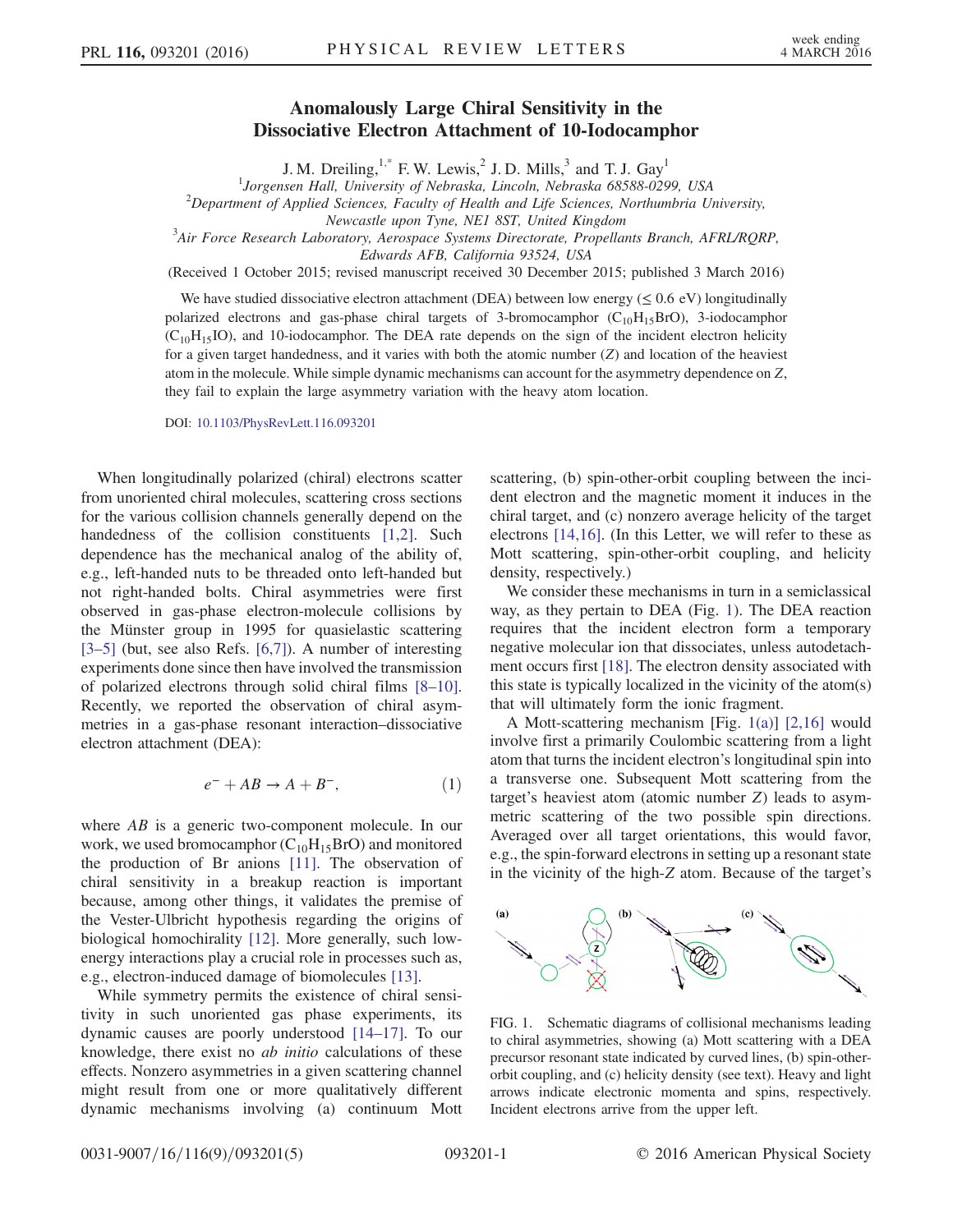chiral geometry, the spin-backward electron will more often lack a scattering center as it exits the target volume; this is depicted by the crossed-out atom in Fig. [1\(a\).](#page-1-0) The asymmetry associated with this mechanism depends on  $Z^2$ .

In the spin-other-orbit coupling mechanism [\[16,19\]](#page-5-11), which comprises the dynamics that cause optical activity and photonic circular dichroism, the electromagnetic impulse from the incident electron induces a helical current in the target, producing a magnetic dipole moment [Fig. [1\(b\)\]](#page-1-0). The spin of the incident electron would interact differently with this dipole depending on whether it is forward or backward. Thus, e.g., spin-backward electrons would be scattered away from the target more than those with spin forward, inhibiting the ability of the former to set up a DEA precursor resonant state. Such coupling would have no explicit Z dependence, although it would tend to be correlated with the total atomic weight of the molecule, to the extent that this value is associated with the target's polarizability.

Finally, electrons in chiral molecules have nonzero average helicity [\[16,20](#page-5-11)–22]. One would thus expect that a DEA precursor state with, e.g., a positive helicity density would be more likely to be populated by spin-forward (positive helicity) electrons than by spin-backward ones [Fig. [1\(c\)\]](#page-1-0). Such asymmetries are also expected to scale like  $Z^2$ .

No experiment done to date has given a clear picture of the relative importance of the above three mechanisms in determining chiral asymmetries. These mechanisms apply also to the quasielastic transmission of spin-polarized electrons through chiral molecules [\[16\].](#page-5-11) Chiral sensitivity of total cross sections has been observed with gas-phase targets only if  $Z \geq 35$  [\[3](#page-5-2)–5]. This argues circumstantially for the importance of either a Mott scattering or helicitydensity mechanism but against spin-other-orbit coupling. In contrast, the electron transmission studies done with camphor-lanthanoid complexes having a variation in  $Z^2$ from 3481 to 4900 had no obvious Z dependence [\[5,14,16\]](#page-5-12). This situation, combined with the paucity of *ab initio* gas-phase theory, illustrates our poor current understanding of even the most qualitative aspects of electron-chiral molecule interactions.

This Letter describes measurements of chiral asymmetries for halocamphor targets in the gas phase in which we have tried to clarify the role the above mechanisms play. To this end, we varied  $Z^2$  from 1225 (Br) to 2809 (I) and changed the position of the heavy atom within the molecule to probe the role of its proximity to a chiral center. Our apparatus [\[11\]](#page-5-5) has four main components: an active-feedback optical system, a polarized electron source, a target chamber, and an optical electron polarimeter. The source of longitudinally spin-polarized electrons is a GaAs photocathode [\[23\]](#page-5-13). The optical setup used to produce the circularly polarized light for photoemission also allows for active feedback to reduce instrumental asymmetries [\[24\]](#page-5-14).

<span id="page-2-0"></span>

FIG. 2. Detail of the target vapor cell, showing the incident  $(I_0)$ and transmitted  $(I_t)$  electron beams, the target cell structure, and the Faraday cup assembly used to measure  $I_t$ . Electrostatic lens elements, retarding-field meshes, and apertures are also shown.

Following extraction from the source, the electron beam is magnetically guided to the target (see Fig. [2](#page-2-0)), which is kept at ∼80 °C to prevent condensation of halocamphor vapor on the electron-optical elements. The electron beam transmitted through the target vapor is detected as a current on the Faraday cup (FC). We measure the electron polarization using optical polarimetry [\[16\]](#page-5-11); it is typically ∼30%.

During an asymmetry measurement, molecules of a given handedness were admitted to the target cell until the electron beam transmitted to the FC at 0 V target retarding voltage was attenuated by 50%. This corresponded to a pressure of 0.5–1.5 mTorr as measured by a capacitance manometer and required the samples to be heated to a temperature of 50–60 °C. The reduction in current is associated with the total cross section of the target and corresponds to multiple electron-molecule interactions including, but not limited to, DEA, quasielastic scattering, and vibrational excitation. A 15 mT longitudinal magnetic field guided scattered electrons out of the target cell, while the anions, due to their larger mass, were able to cross the magnetic field lines and be detected as a current on the isolated inner target cell walls. Electron-spin-dependent asymmetries were determined using a lock-in amplifier to detect the change in target-cell-wall current at the frequency of the electron helicity reversal. Checks of our measurements [\[11,25\]](#page-5-5) confirmed our ability to measure chirally dependent asymmetries less than 10<sup>−</sup><sup>4</sup>, validated our detection of a negative ion current from DEA, and provided an upper limit of  $\leq$  20% (and, more typically,  $\lt$  8%) for scattered-electron contributions to the DEA signal.

For a measurement with a given target handedness, the electron helicity was reversed at a frequency of ∼210 Hz, and the DEA current asymmetry associated with the helicity reversal,

$$
a_{+(-)} = \left[\frac{I\uparrow - I\downarrow}{I\uparrow + I\downarrow}\right]_{+(-)},\tag{2}
$$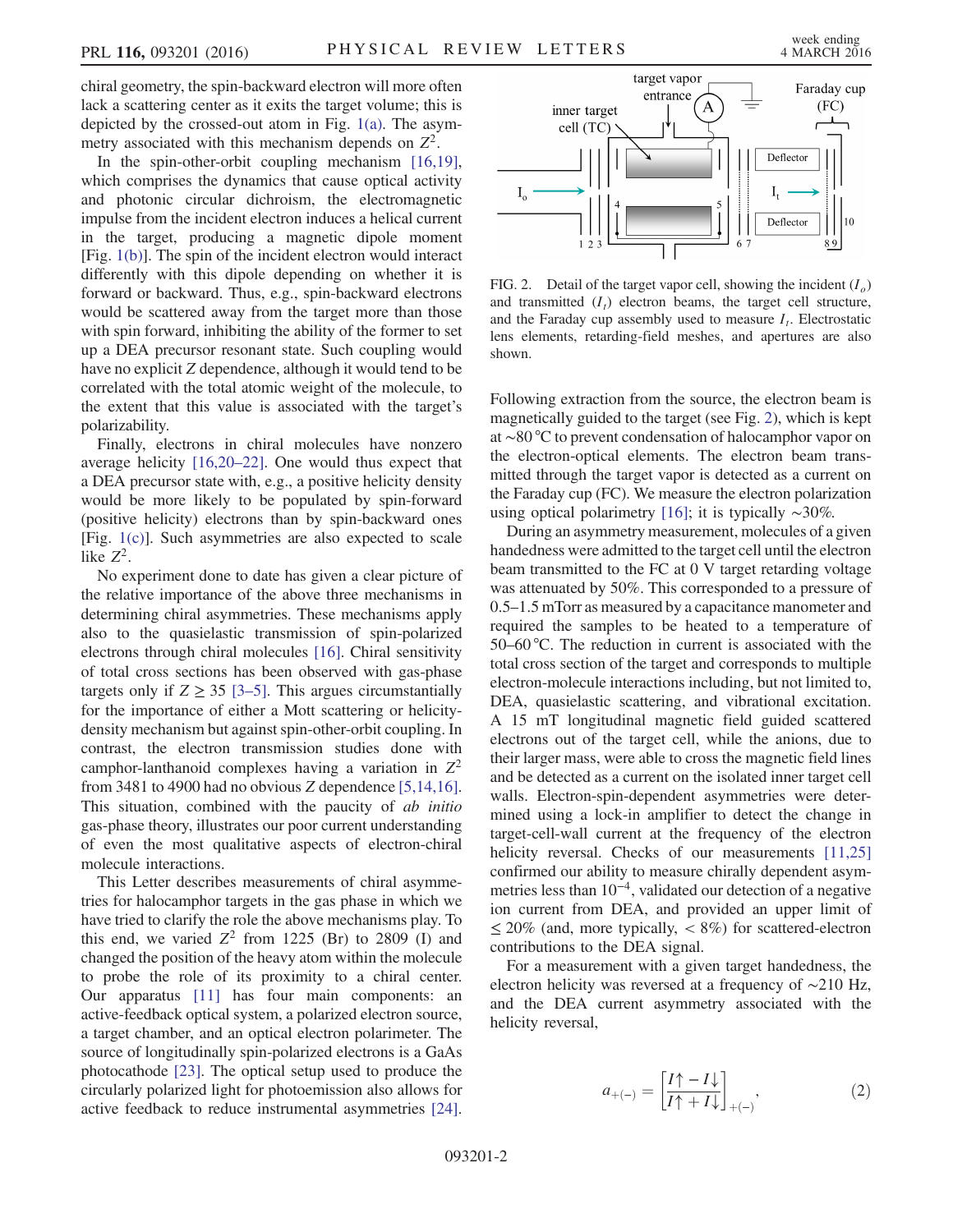was monitored for about 3 min. Here,  $I \uparrow (I \downarrow)$  is the targetcell-wall current for spin-forward (spin-backward) electrons, and the + and − subscripts denote the molecular handedness. The target chirality was then switched and data collected again. A final asymmetry value, A, was calculated using

$$
A = a_{-} - a_{+} = \left[\frac{I\uparrow - I\downarrow}{I\uparrow + I\downarrow}\right]_{-} - \left[\frac{I\uparrow - I\downarrow}{I\uparrow + I\downarrow}\right]_{+}.
$$
 (3)

At each voltage, A was measured ∼10 times, and an average was found after applying Chauvenet's criterion [\[26\]](#page-5-15). Data were taken using two orthogonal settings of the quarter-wave plate that circularly polarizes the source laser light, thereby flipping the sign of the electron polarization for a given optical configuration [\[24\].](#page-5-14) Uncertainties were determined by taking the quadrature sum of the statistical counting uncertainty (given by the standard deviation of the mean of the measurements at a given energy) and the systematic error (estimated by the magnitude of the sum of the measurements with opposite quarter-wave plate settings).

Figure [3](#page-3-0) shows the DEA asymmetry for the molecules we investigated through a range of electron energies near 0 eV. To explore the effect of Z on A, we compared our

<span id="page-3-0"></span>

FIG. 3. The asymmetry, A, in DEA current as a function of target retarding voltage for each halocamphor compound, whose  $(+)$  enantiomers are shown at the right with chiral centers indicated. Squares and circles represent opposite settings of the quarter-wave plate that circularly polarizes the laser light, which should give asymmetry measurements of opposite signs. The triangles indicate data taken with a racemic mixture of bromocamphor. Uncertainties are described in the text except for those of the racemic data, which are purely statistical.

previously-measured asymmetries for 3-bromocamphor (referred to below as 3Br for brevity) [\[11\]](#page-5-5) with those of 3-iodocamphor (3I). Additionally, we studied the effect of constitution on the chiral asymmetry by investigating the constitutional isomer 10-iodocamphor (10I). The iodocamphor molecules used in this study were synthesized as discussed in the Supplemental Material [\[27\]](#page-5-16).

In Fig. [3,](#page-3-0) a null target retarding voltage corresponds to the peak in the derivative of the current transmitted to the FC with no target gas [\[25\].](#page-5-17) The derivative curve was quasi-Gaussian with a width of ∼0.6 eV, which is an upper limit of the incident beam's energy width. The average incident electron kinetic energy in the target varies monotonically but non-linearly with the retarding potential. The beam's energy width also increases monotonically with target retarding voltage, varying from ≲0.15 eV at −0.3 V to  $≤0.6$  eV at 0.6 V.

The data for each target differ both in their maximum absolute values and their dependence on incident electron energy. The maximum asymmetries,  $A_{\text{max}}$ , for 3Br, 3I, and 10I are roughly  $4 \times 10^{-4}$ ,  $8 \times 10^{-4}$ , and  $16 \times 10^{-4}$ , respectively. The 3Br asymmetries completely reverse their sign over the energy range investigated. The 3I data exhibit a possible energy-dependent feature at 0.4 V; the 10I asymmetry magnitudes have a slow overall decrease with increasing energy and possibly significant features across the energy range. We note that the 3I data have a ∼10% contamination of exo-stereoisomers, and the iodine in the 10I targets has an average position distributed in accord with the halomethyl torsional degree of freedom.

We now consider our DEA results in terms of the three models for the production of chiral asymmetries discussed above. Our 3Br and 3I data provide clear evidence for Z dependence in the DEA channel. The values of  $A_{\text{max}}$  for 3I and 10I are both significantly larger than those for 3Br, and, in the case of equivalent molecular structure, the difference scales qualitatively as  $Z^2$ . The Z dependence we observe in the DEA channel argues for either Mott scattering or helicity density being responsible for the chiral sensitivity. Such Z dependence is not expected for spin-other-orbit effects. Indeed, measurements of optical rotatory power for the Na D line at 589 nm, which is caused by dynamics of this type, indicate specific rotations of 131°, 147°, 24.8°, and 21.2° for 3Br, 3I, 10Br, and 10I, respectively [\[30](#page-5-18)–33].

We expect Mott scattering to be most important if the high-Z atom responsible for the internal scattering asymmetries is directly attached to a chiral center. But for 10I,  $A_{\text{max}}$  is twice that observed with 3I, even though the iodine in 3I is directly attached to a chiral center, while the 10I iodine atom is separated by two bonds from the nearest chiral center. Mott scattering would thus not appear to be the primary mechanism creating these DEA asymmetries.

We are thus led to consider helicity density to explain the Z dependence. To this end, we calculated the helicity density as a function of position,  $h(\vec{r})$ , for the ground states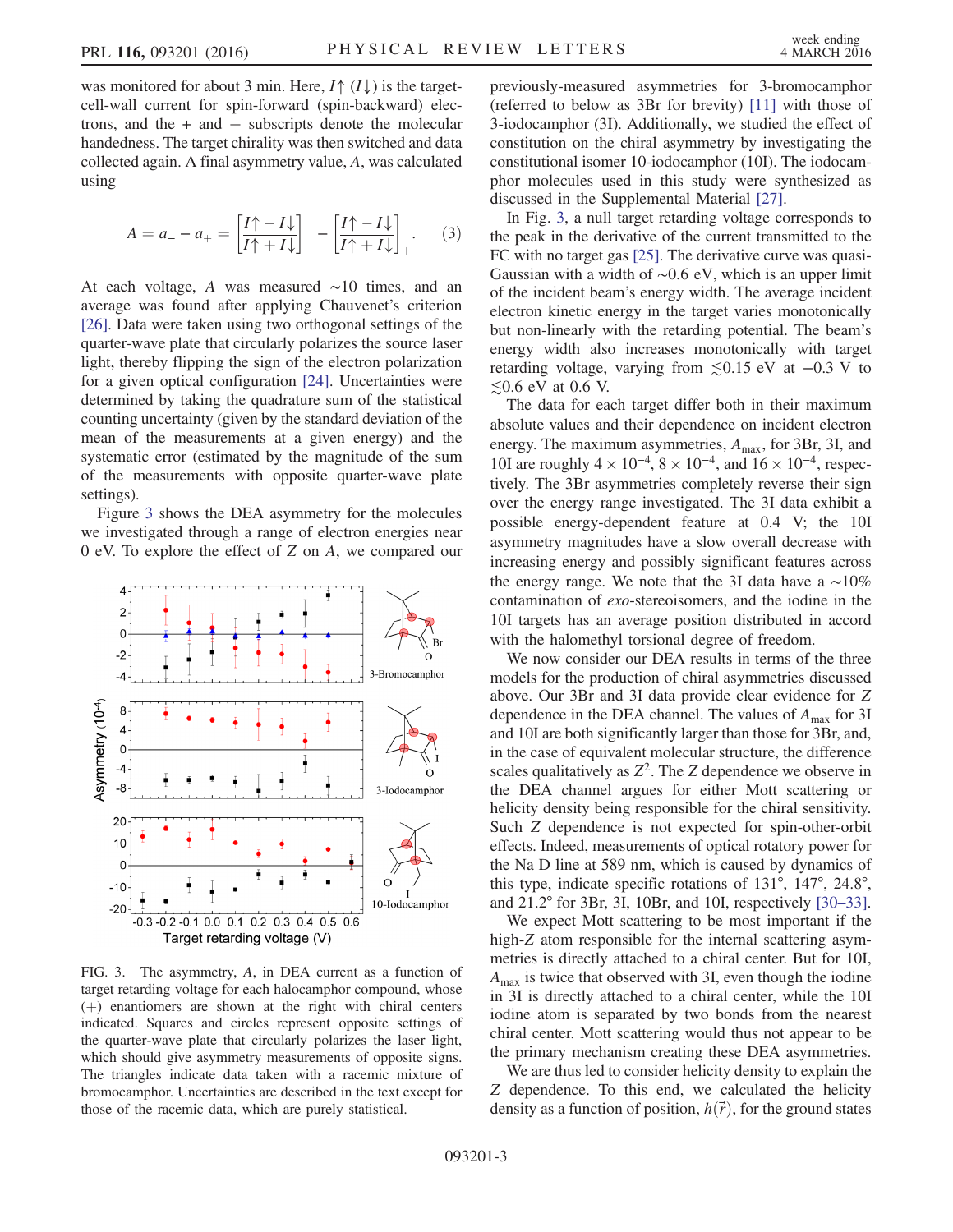of 3Br, 3I, and 10I. Based on similar previous work [\[14,22\]](#page-5-8), we employed conventional restricted-Hartree-Fock calculations to optimize geometries using the GAMESS quantum chemical suite [\[34\]](#page-5-19) with a 6-31G(d) basis for 3Br [\[35\]](#page-5-20) and the DZP basis for 3I and 10I [\[36\].](#page-5-21) For 3Br and 3I, the endoisomer was calculated. For 10I,  $h(\vec{r})$  was determined for the structures corresponding to the three local torsional minima of the halomethyl group, all lying within 0.11 eV of each other. As singlet-triplet mixing due to spin-orbit interaction is responsible for the helicity density in our model [\[20\],](#page-5-22) we performed a standard, first-order perturbation calculation to assess the degree of triplet contamination of the ground state for the various geometries we considered. The MINI basis [\[37\]](#page-5-23) was used with a development version of the CRUNCH code suite [\[38\]](#page-5-24).

The calculated helicity density parameters are presented in Table [I](#page-4-0) and discussed in what follows. The expectation value of the helicity operator, or the "electronic helicity," H, is obtained by integrating  $h(\vec{r})$  over the entire molecular volume [\[14\].](#page-5-8) However, in DEA, it seems likely that the sign and magnitude of the helicity density is important only in the vicinity of the carbon-halogen  $(C-X)$  bond. We thus integrated  $h(\vec{r})$  within the region of an ellipsoid with the carbon and the halogen atoms at the foci and a ratio of 0.7 between the minor and major axes. This yields the "bond helicity,"  $H_b$ .

Finally, we consider in more detail the resonant nature of DEA in a helicity density picture. In its simplest form, DEA of the halocamphors involves the incident electron populating a low-lying (normally) unoccupied molecular orbital associated with the C-X bond. Halogen anions are produced if these orbitals are antibonding. Another possibility exists; the lowest orbitals may have mixed character, distributing themselves across both the C-X and C-O carbonyl bonds. The carbonyl component is of local  $\pi^*$  character and has a relatively long lifetime. One might expect that a longer-lived resonance would result in higher DEA chiral asymmetries, since the electron has a better chance to "sample the target's chirality" [\[39\]](#page-5-25) and could subsequently leak from the molecule's carbonyl bond to the C-X antibonding region. We can estimate the viability of these mechanisms by integrating the product of  $h(\vec{r})$  and the electronic density of the two lowest

<span id="page-4-0"></span>TABLE I. Calculated helicity density parameters: electronic helicity,  $H$ ; bond helicity,  $H_b$ ; LUMO-weighted bond helicity,  $H_L$ ; LUMO + 1-weighted bond helicity,  $H_{L+1}$ ; and maximum observed asymmetry  $A_{\text{max}}$ . All helicity values are reported in units of  $\alpha^2/2$ .

| Molecule | Η       | $H_h$   | $H_{L}$ | $H_{L+1}$ | $A_{\text{max}}(10^{-4})$ |
|----------|---------|---------|---------|-----------|---------------------------|
| 3Br      | $-15.6$ | 1.48    | 0.05    | 0.14      |                           |
| 3I       | $-19.9$ | 5.32    | 0.23    | 0.22      |                           |
| 10I      | $-1.9$  | $-0.44$ | $-0.01$ | N/A       | 16                        |

unoccupied molecular orbitals (LUMO and LUMO  $+1$ ) in turn over the bond ellipsoid, giving the "LUMO (LUMO + 1)-weighted bond helicity,"  $H_L$  ( $H_{L+1}$ ). For 3Br and 3I, these two orbitals have predominantly  $\sigma^*$ antibonding character in the C-X region, combined with significant carbonyl  $\pi^*$  character. For 10I, only the LUMO exhibits antibonding characteristics in the C-X region; the  $LUMO + 1$  has almost no density there. These qualitative spatial considerations are born out quantitatively in the values we have calculated for  $H_L$  and  $H_{L+1}$ .

All our helicity density calculations imply strongly that chiral asymmetries ought to be far smaller for 10I than for our other two targets, but the opposite is true. We are thus forced to exclude this mechanism as the main cause of these asymmetries as well. While it is possible that spinother-orbit coupling could account for this result, it seems unlikely given its lack of explicit Z dependence and the clear-cut nuclear charge effects observed in the 3-halocamphors. Mott scattering can possibly account for our results in 3Br and 3I, but neither Mott scattering nor a helicity density picture accounts for the particularly large chiral sensitivity seen in 10I.

We note a correlation between  $A_{\text{max}}$  of a given target and the mean electron kinetic energy where the DEA signal peaks. These occur at target retarding voltages of  $0.0, +0.1$ , and  $+0.2$  V, for 3Br, 3I, and 10I, respectively. (The normalized target cell current varied < 25% between all three molecules, indicating comparable DEA cross sections.) In a simple picture, higher attachment energy corresponds to a longer lifetime of the temporary molecular anion before the dissociative channel is stabilized against autoionization [\[18\]](#page-5-9). Since a longer lifetime could reasonably be expected to give larger chiral sensitivity based on the sampling argument discussed above, this could explain the enhanced 10I asymmetry we observe. Unfortunately, this picture is incomplete without a detailed ab initio calculation of the DEA dissociation dynamics, including the diabatic couplings of the relevant molecular curves. Such information is not currently available.

This investigation provides surprising new results, but little clear understanding of the dynamic mechanisms responsible for chiral asymmetry in electron-molecule collisions. We have shown that qualitative, semiclassical models fail to explain the gross features of the chiral asymmetries we observe; our attempts to quantify the helicity-density mechanism with calculations of electronic helicity parameters have not significantly improved our insight. This work thus points out the need for the development of fundamental quantum-dynamic calculations to provide a first, rudimentary understanding of the magnitudes and energy dependence of the asymmetries we observe. Even a qualitative theoretical picture of such effects would significantly improve our understanding of other, related areas such as low-energy electron-induced damage of biomolecules.